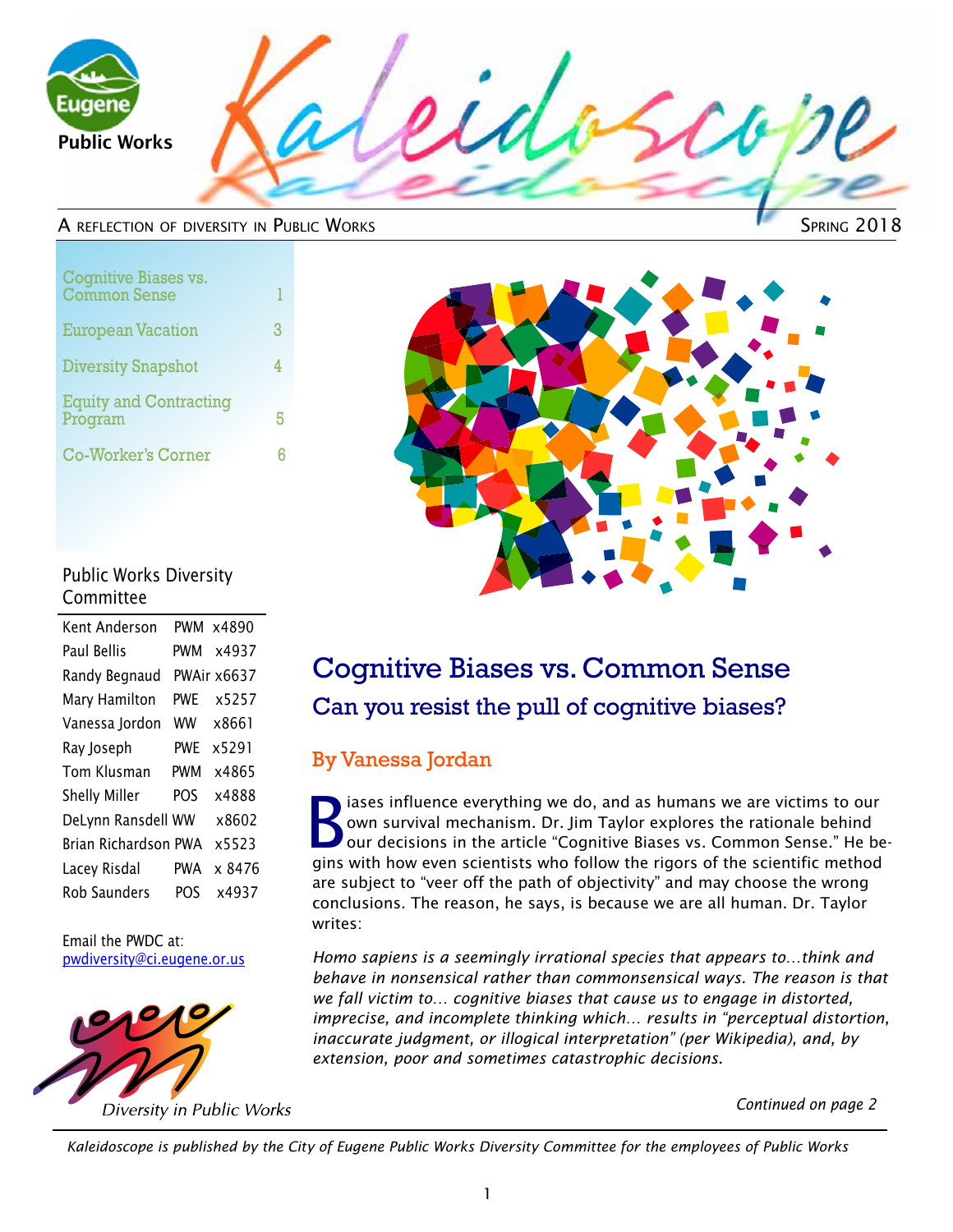In other words, biases tell us that we are rational with our decision making when in reality, we are not. And the results can sometimes be detrimental. The author uses several examples such as the Internet (everything on there is true), housing and financial crises (anyone can afford a house if you get a loan), and the "truly stupid use of social media by politicians, celebrities, and professional athletes."

So why do we have them? Dr. Taylor explains: "cognitive biases must have had, at some point in our evolution, adaptive value. These distortions helped us to process information more quickly (e.g., stalking prey in the jungle), meet our most basic needs (e.g., help us find mates), and connect with others (e.g., be a part of a "tribe")." But that does not work in our current, rapidly moving and intricate world. Our brains get overwhelmed with the amount of data presented to them, and rely on outdated means of processing to come to conclusions fast. Bias helped us make decisions quickly, but in a time when "correctness of information, thoroughness of processing, precision of interpretation, and soundness of judgment are, in most situations today, far more important…," when deeper thought is needed on important choices, biases skew our perceptions and look for "the simplest and fastest route to a judgment."

How do we combat them? Dr. Taylor says "we can reduce their power over us by understanding these distortions, looking for them in our own thinking, and making an effort to counter their influence over us as we draw conclusions, make choices, and come to decisions. In other words, just knowing and considering these universal biases … will make us less likely to fall victim to them."

He concludes with a list of common biases we are all subject to. I added three fun ones at the end:

The Bandwagon Effect (aka herd mentality) describes the tendency to think or act in ways because other people do. Example: the popularity of Apple products

The Confirmation Bias involves the inclination to seek out information that supports our own preconceived notions. The reality is that most people don't like to be wrong, so they surround themselves with people and information that confirm their beliefs. Example: the tendency to follow news outlets that reinforce our political beliefs.

Illusion of Control is the propensity to believe that we have more control over a situation than we actually do. If we don't actually have control, we fool ourselves into thinking we do. Examples include rally caps in sports and "lucky" items.

The Semmelweis Reflex (just had to include this one because of its name) is the predisposition to deny new information that challenges our established views. "If the facts don't fit the theory, throw out the facts." An example is the Seinfeld episode in which George Costanza's girlfriend simply refuses to allow him to break up with her.

The Causation Bias suggests the tendency to assume a cause-effect relationship in situations in which none exists (or there is a correlation or association). An example is believing someone is angry with you because they haven't responded to your email when, more likely, they are busy and just haven't gotten to it yet.

The Overconfidence Effect involves unwarranted confidence in one's own knowledge. Research has shown that people who say they are "99 percent certain are wrong 40 percent of the time." Examples include political and sports prognosticators.

*Continued on page 8*



aleidoscope Spring 2018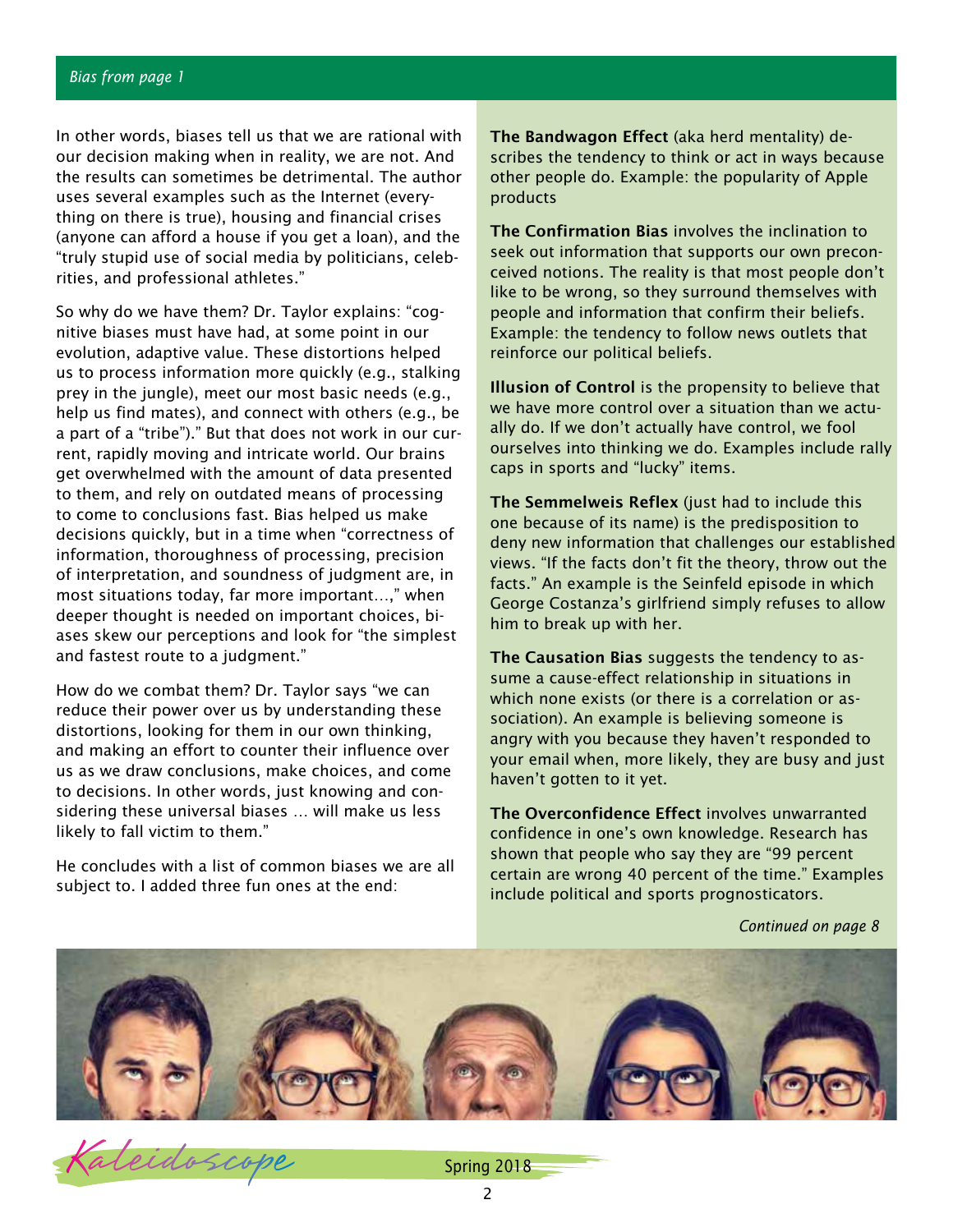

home to eat and rest, or they eat in restaurants. Everything is closed on Sundays, except for a few grocery stores which can be open in the mornings. My wife and I do remember when stores were not open on Sundays in the U.S., though those days are long gone. However, we were surprised to encounter the closures once again, now that we have the current American mindset which is that just about everything is available at any time.

Also, restaurants are closed from 2-5 p.m., between lunch and dinner. On the second jet-lagged day of our trip we decided to eat out at 1:45 p.m.,

### European Vacation

### By Tom Klusman

**My name is Tom Klusman, I have worked in Fleet for 24 years. In the fall of 2017, my v<br>son, daughter, and son-in-law joined me for month lang family belides of eighteening and visit** Fleet for 24 years. In the fall of 2017, my wife, son, daughter, and son-in-law joined me for a month-long family holiday of sightseeing and visiting family and friends throughout Italy and France. As a new member of the Diversity Committee I was asked if I would write about my family's European vacation, where cultural differences presented themselves in surprising ways. I am more than happy to share some of our observations.

Our first fine dining experience in Italy, amidst white table cloths and black-tie wearing wait staff, offered the first evidence that we were no longer in the United States. The menu contained a horse meat entrée. My French son-in-law explained that horse meat is readily available in grocery stores and restaurants in France. Though he himself has eaten it very rarely, he says it was available in school.

Another indication of cultural differences is the fact that businesses and stores, except for grocery stores, are closed from noon until 2 p.m. every day because this is lunch time in Italy and France. People either go only to be greeted by empty streets and closed or nearly-closed restaurants in the town of Mirano, Italy. We couldn't squeeze in. Nope. They would not be able to completely serve us a meal before 2 p.m., and that was closing time. We were out of luck!

SALSICCIA - Pomodoro, mozzarella, salsiccia Tomato, mozzarella, sausages Tomaten, Mozzarella, Würst Tomate, mozzarella, saucisses

SFILACCI E RUCOLA - Pomodoro, mozzarella, sfilacci Tomato, mozzarella, shredded horse meat, roket Tomaten, Mozzarella, Pferdefleisch, Rauke Tomate, mozzarella, viande de cheval sèchèe, roque

TIROLESE - Pomodoro, mozzarella, speck tirolese Tomato, mozzarella ,smoked ham Tomaten, Mozzarella, Schinkenspeck Tomate, mozzarella, thon, jambon fumé

We learned right away to mark time, to make sure we knew what supplies we might need for the next day in order to procure them in the allotted time. Time management was crucial and could be the difference between eating or not, having needed supplies or not. By the end of our month overseas we had be-

*Continued on page 9*

Spring 2018 Kaleidoscope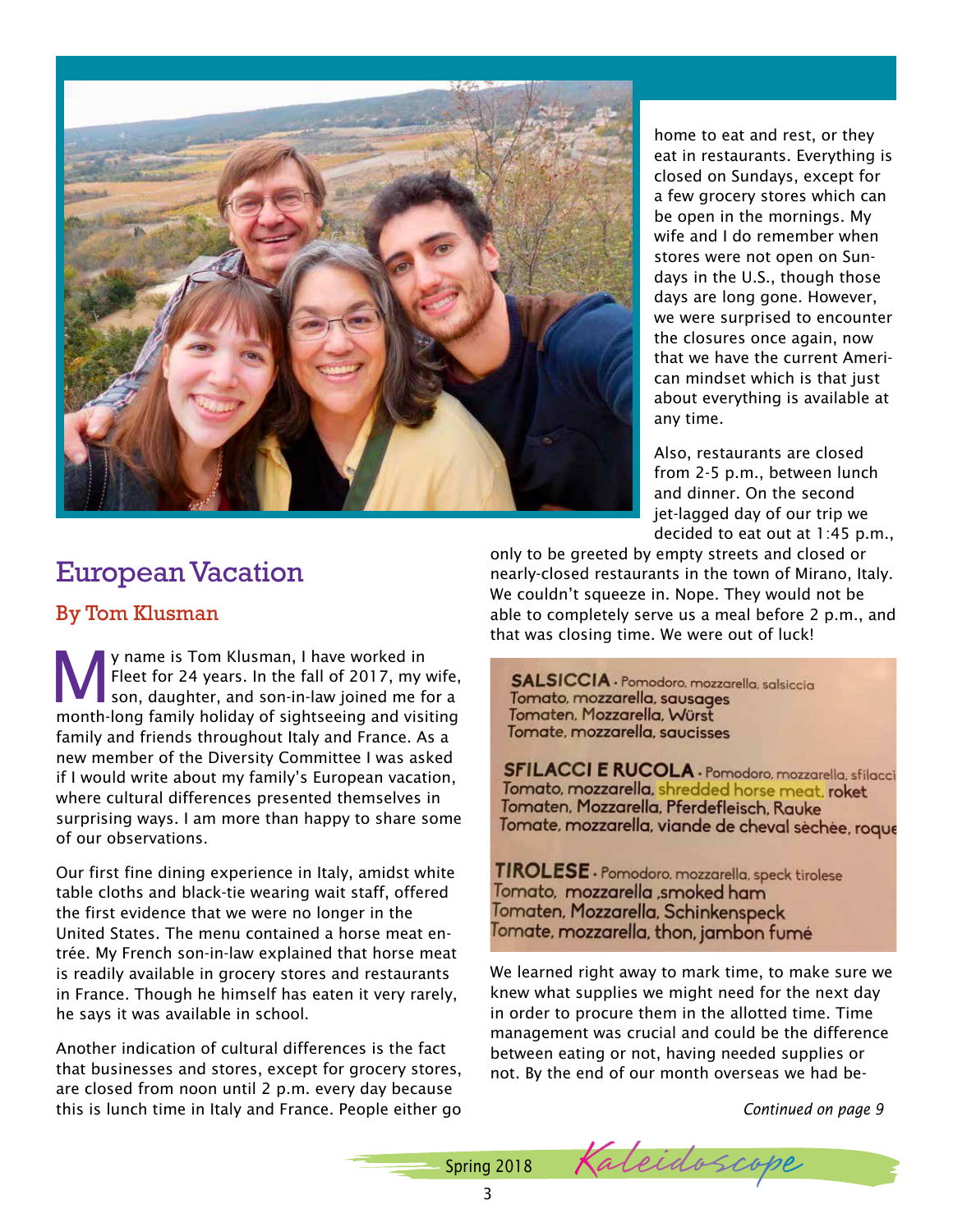# Diversity Snapshot Coming in April

Exploring Fellowship and Recycling in Indonesia Tuesday, April 17 • 1:30 to 2:30 p.m. • Roosevelt Yard Building 2 Conference Room



**P** lanning for the next Diversity Snapshot is<br>underway! Stephanie Scafa will talk about<br>her recent trip to Indonesia. She was there underway! Stephanie Scafa will talk about her recent trip to Indonesia. She was there as part of an exchange program and learned about some of Indonesia's practices, and shared some of ours surrounding waste management.

Along with technical details, she'll share personal experiences of being immersed in another culture, along with some eye-opening experiences about how Indonesia is tackling some pretty important waste management questions and improvements.





### Did You Know?

You can still watch the last Diversity Snapshot, *Brand Leadership* with Juan Carlos Valle.

Find it here:

<http://ceshare/pw/pwshared/PWVideos/SitePages/Bullying%20Handouts.aspx>

Kaleidoscope

Spring 2018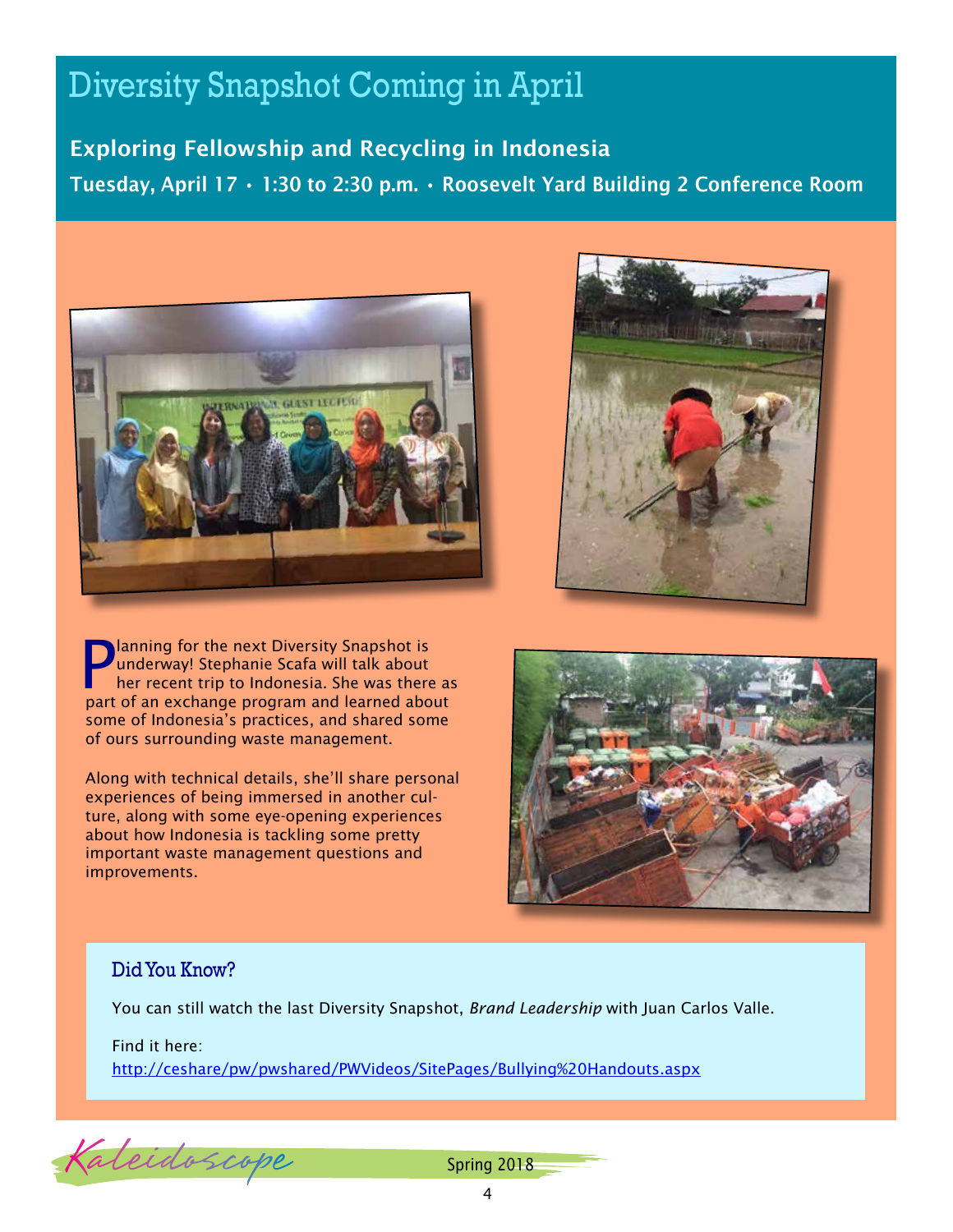# Equity and Contracting Program

E ugene Public Works is committed to stewardship, it's one of the department's values. Staff can help showcase financial stewardship by utilizing several tools in the City's financial toolbox.

The City is now advertising contracting bids on ORPIN (Oregon Procurement Information Network). ORPIN provides access to procurement and contracting information issued by the state of Oregon, local governments, and political subdivisions.

Utilizing this free system may save the department thousands of dollars annually in advertising expenses. In addition to these savings, Public Works will reach far more suppliers and increase the **Equity** [in Contracting program's](http://ceshare/cs/finance/purchasing/SiteAssets/Lists/Equity/Executive%20Team%20Equity%20in%20Contracting%20Letter.pdf) ability to gather important data.

Staff can also ensure they're good stewards of financ-es by following a few simple tips from [Purchasing.](http://ceshare/cs/finance/purchasing/default.aspx) According to Becky Wheeler, Purchasing Analyst, one of the best resources available to City staff is the [Cer](http://ceshare/cs/finance/purchasing/Shared%20Documents/COBID%20handout.pdf)[tification Office for Business Inclusion and Diversity](http://ceshare/cs/finance/purchasing/Shared%20Documents/COBID%20handout.pdf)  [\(COBID\)](http://ceshare/cs/finance/purchasing/Shared%20Documents/COBID%20handout.pdf). The COBID directory is a certified listing of all minority and women-owned businesses in Oregon, as well as other certification types.

"By using the COBID directory, project managers can locate and connect with new suppliers who may have innovative ideas and pricing or meet their needs better," Wheeler said.

National and regional studies show that significant systemic barriers to participation in the marketplace has led to historic underutilization of minority and women-owned businesses in public contracting.

Wheeler said instead of going to the same three suppliers over and over for quotes, often it's better to reach out to more suppliers, and the COBID directory makes that easy.

"Increasing market competition can get the City best value. It's good for the City, the supplier community and project managers. It's just the right thing to do," Wheeler said.

Wheeler says the most important thing to remember is that Purchasing is always there to help. Purchasing can also assist suppliers to register with COBID.



*Follow these instructions to diversify your vendors*

"By using the COBID directory, project managers can locate and connect with new suppliers who may have innovative ideas and pricing or meet their needs better"

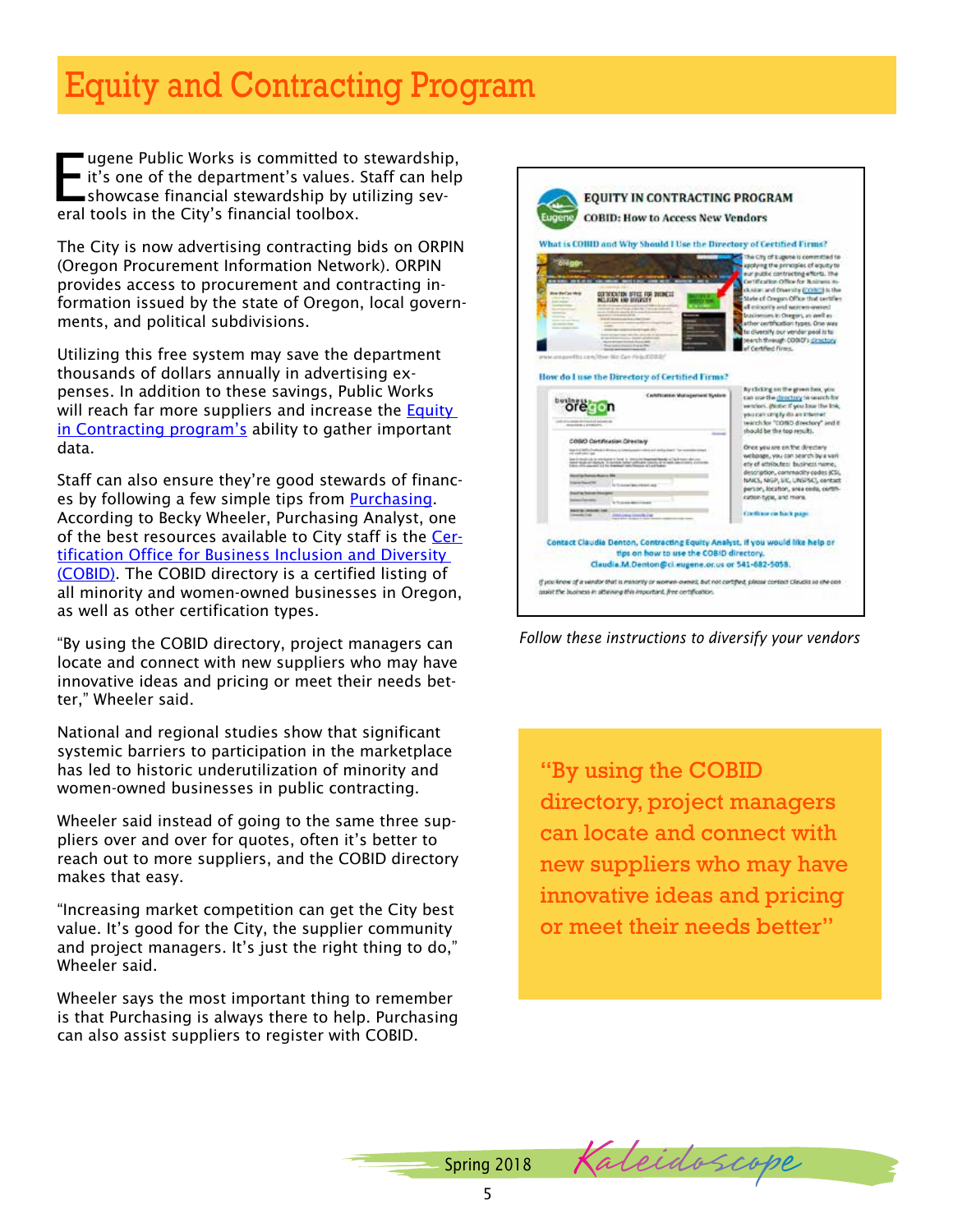# Co-Worker's Corner — It's About Us!

An Introduction to the Public Works Diversity Committee

### Ray Joseph

Erosion Prevention Specialist Engineering Division

Hometown: Gary, Indiana

College: Ball State University, College of Architecture and Planning

Major: Urban and Regional Planning and Development

My biggest adventures: It's difficult to narrow it down to just one. Every year my partner and I take a couple of weeks and travel throughout the U.S. on our motorcycle. Every adventure is different and always fun.

This always brings a smile to my face: My daughters always bring a smile to my face.

Game love to play: I really enjoy backgammon.

"Getaway" place: My "getaway" place is solo time spent on two wheels.

People I would like to have dinner with: Challenging question. I guess it would be a person or persons who has changed our lives for the better. I would have dinner with Barrack Obama, Miles Davis, Mohammad Ali and Mark Sandman.

Athlete or Team I enjoy watching: Growing up in the Chicago Region, I'm a diehard Cubs and Bears fan… Da Bears.

My dream job is: Something with a high level of interaction with the citizens of Eugene that allows me to improve the quality of life in our community. I'd also love to continue to grow my skills in planning and design.

My most prized possession: I'd have to say my motorbikes are my most valued possession.



*Ray with his daughters Hazel and Violet*

Activity like to do in or around Oregon: I love to go backpacking with my family.

Hobbies: I have way too many hobbies. Currently, I'm into photography, graphic design, restoring old motorcycles and brewing tasty beer.

Musical Artist or group: I dig all types of music, currently I'm into Fela Kuti and Afrobeat.

My teammates describe me as: I believe my teammates would describe me as optimistic, I see setbacks as an opportunity to grow. I also believe that I'm organized and reliable.

Kaleidoscope Spring 2018

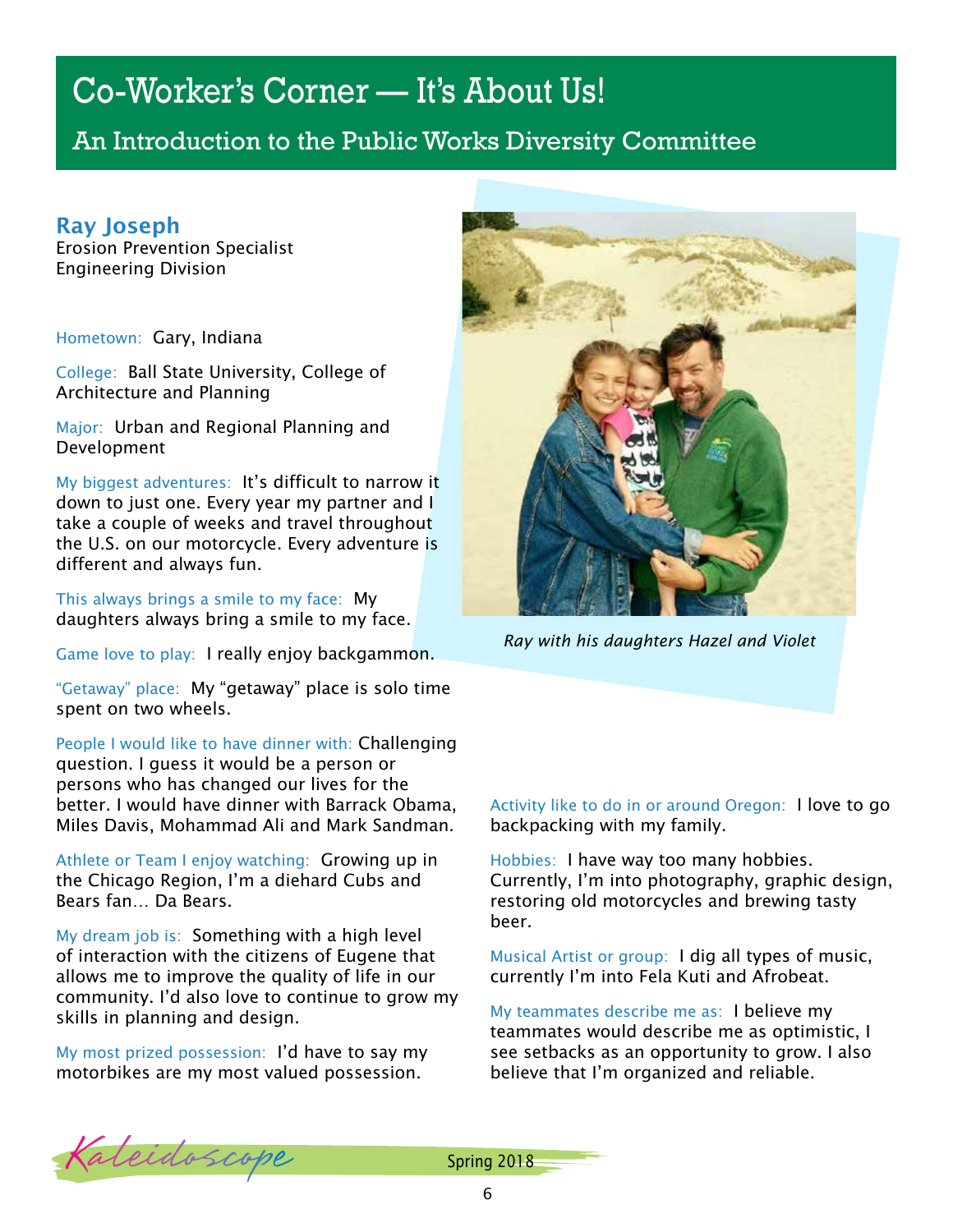# Co-Worker's Corner — It's About Us!

An Introduction to the Public Works Diversity Committee



*Paul dressed for success*

### Paul Bellis

Maintenance Worker Maintenance Division

Hometown: Albany, Oregon

My biggest adventures: Being a father

This always brings a smile to my face: A child's laugh

Game I love to play: Basketball/football

Person I would like to have dinner with: Muhammed Ali

Athlete or team I enjoy watching: Oakland Raiders/ Brian Ortega (MMA)

My most prized possession: My three daughters

Activity I like to do in or around Oregon: Play in the water

Hobbies: Weightlifting, Jiu-Jitsu, Jeet Kun Do

My teammates describe me as: Who?

Kaleidoscope Spring 2018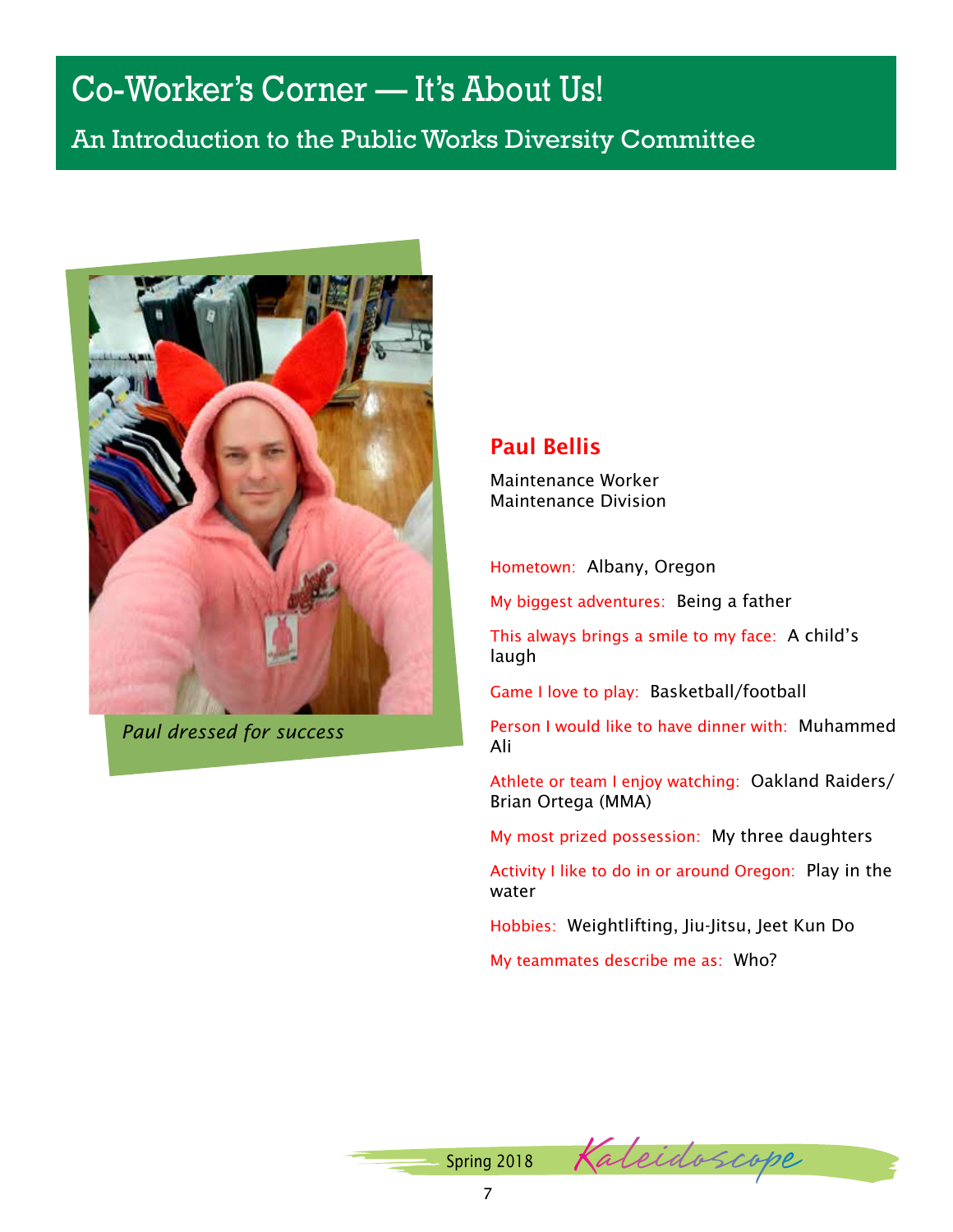#### *Bias from page 2*

The False Consensus Effect is the penchant to believe that others agree with you more than they actually do. Examples include guys who assume that all guys like sexist humor.

The Fundamental Attribution Error, which involves the tendency to attribute other people's behavior to their personalities and to attribute our own behavior to the situation. An example is when someone treats you poorly, you probably assume they are a jerk, but when you're not nice to someone, it's because you are having a bad day.

The Cheerleader Effect, also known as the group attractiveness effect, is the cognitive bias which causes people to think individuals are more attractive when they are in a group.

Cue-dependent Forgetting, or retrieval failure, is the failure to recall information without memory

cues. The term either pertains to semantic cues, state-dependent cues or context-dependent cues. ... Instead, information stored in the memory is retrieved by way of association with other memories.

The Backfire Effect. The Misconception: When your beliefs are challenged with facts, you alter your opinions and incorporate the new information into your thinking. The Truth: When your deepest convictions are challenged by contradictory evidence, your beliefs get stronger.

Jim Taylor Ph.D.,The Power of Prime

[https://www.psychologytoday.com/us/blog/the](https://www.psychologytoday.com/us/blog/the-power-prime/201107/cognitive-biases-vs-common-sense)[power-prime/201107/cognitive-biases-vs-common](https://www.psychologytoday.com/us/blog/the-power-prime/201107/cognitive-biases-vs-common-sense)[sense](https://www.psychologytoday.com/us/blog/the-power-prime/201107/cognitive-biases-vs-common-sense)



### PWDC MISSION STATEMENT

*The City of Eugene Public Works Department is committed to fostering understanding, communication and respect among all members in the department.* 

*We believe in a department that is accepting of everyone so that we capitalize on the strengths emanating from our differences. By drawing on our individual strengths, we believe we can create an optimum and respectful workplace, one that can attract and retain a diverse workforce, allowing us to serve the community from which we come more effectively.*

*We believe that an inclusive diversity program is pivotal to reaching our professional potential, both individually and collectively.*

GOAL

*The goal of the PW Diversity Committee is to promote a workplace free of harassment and discrimination. We recognize and respect diverse viewpoints, cultures, and life experiences.*